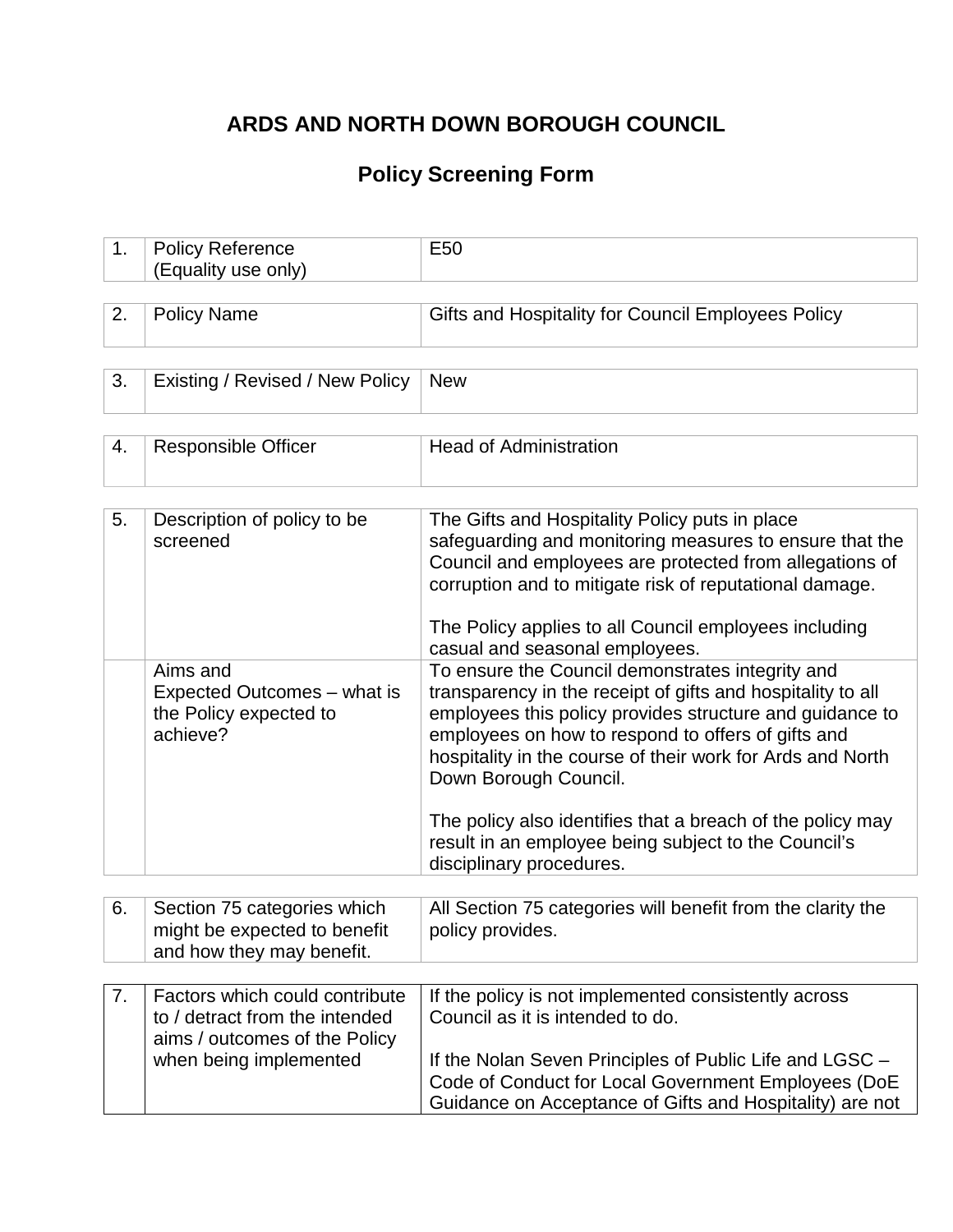|    |                                                                                                                                                                                                                                                                                                  | upheld.<br>If the Prevention of Corruption Acts of 1906 and 1916 are<br>not complied with.                                                    |
|----|--------------------------------------------------------------------------------------------------------------------------------------------------------------------------------------------------------------------------------------------------------------------------------------------------|-----------------------------------------------------------------------------------------------------------------------------------------------|
| 8. | The main stakeholders on<br>which the policy will impact.<br>For example, Employees,<br><b>Potential Service Users and</b><br><b>Community Groups</b><br>Consider the internal and<br>external impacts (either actual<br>or potential) and comment, or<br>list, information where<br>appropriate | The Council, employees, potential employees, service<br>providers, potential service providers, potential service<br>users and service users. |

| 9. | Please provide details of other policies which have a bearing on this one. |           |
|----|----------------------------------------------------------------------------|-----------|
|    |                                                                            | Owned by: |
|    | E 09 Disciplinary Policy                                                   | Council   |
|    | E 25 Whistle Blowing Policy                                                |           |
|    | E 26 Anti-Fraud, Bribery and Corruption Policy                             |           |

| 10. | Available evidence (quantitative and qualitative) considered as important to encourage |                                                              |  |
|-----|----------------------------------------------------------------------------------------|--------------------------------------------------------------|--|
|     | completion in relation to:                                                             |                                                              |  |
|     | <b>Religious Belief</b>                                                                | No evidence is currently available as this policy is about a |  |
|     | <b>Political Opinion</b>                                                               | procedure.                                                   |  |
|     | <b>Racial Group</b>                                                                    | Council policy does not currently require the monitoring of  |  |
|     | Age                                                                                    | suppliers in relation to Section 75.                         |  |
|     | <b>Marital Status</b>                                                                  | Some Section 75 details are monitored on employees.          |  |
|     | Sexual orientation                                                                     | Section 75 profile of Borough residents from NISRA and NINIS |  |
|     | Men & Women                                                                            | statistics                                                   |  |
|     | generally                                                                              |                                                              |  |
|     | <b>Disability</b>                                                                      |                                                              |  |
|     | <b>Dependents</b>                                                                      |                                                              |  |

| 11. | Based on data previously provided what are the needs, experiences and priorities for each |                                                                   |  |
|-----|-------------------------------------------------------------------------------------------|-------------------------------------------------------------------|--|
|     |                                                                                           | of the following categories, in relation to this policy/decision? |  |
|     | <b>Religious Belief</b>                                                                   |                                                                   |  |
|     | <b>Political Opinion</b>                                                                  | N/A as the receipt of gifts and hospitality is based on the       |  |
|     | <b>Racial Group</b>                                                                       | provision of a service to a Council employee in relation to the   |  |
|     | Age                                                                                       | service they or their section provide within the Council          |  |
|     | <b>Marital Status</b>                                                                     |                                                                   |  |
|     | Sexual orientation                                                                        |                                                                   |  |
|     | Men & Women                                                                               |                                                                   |  |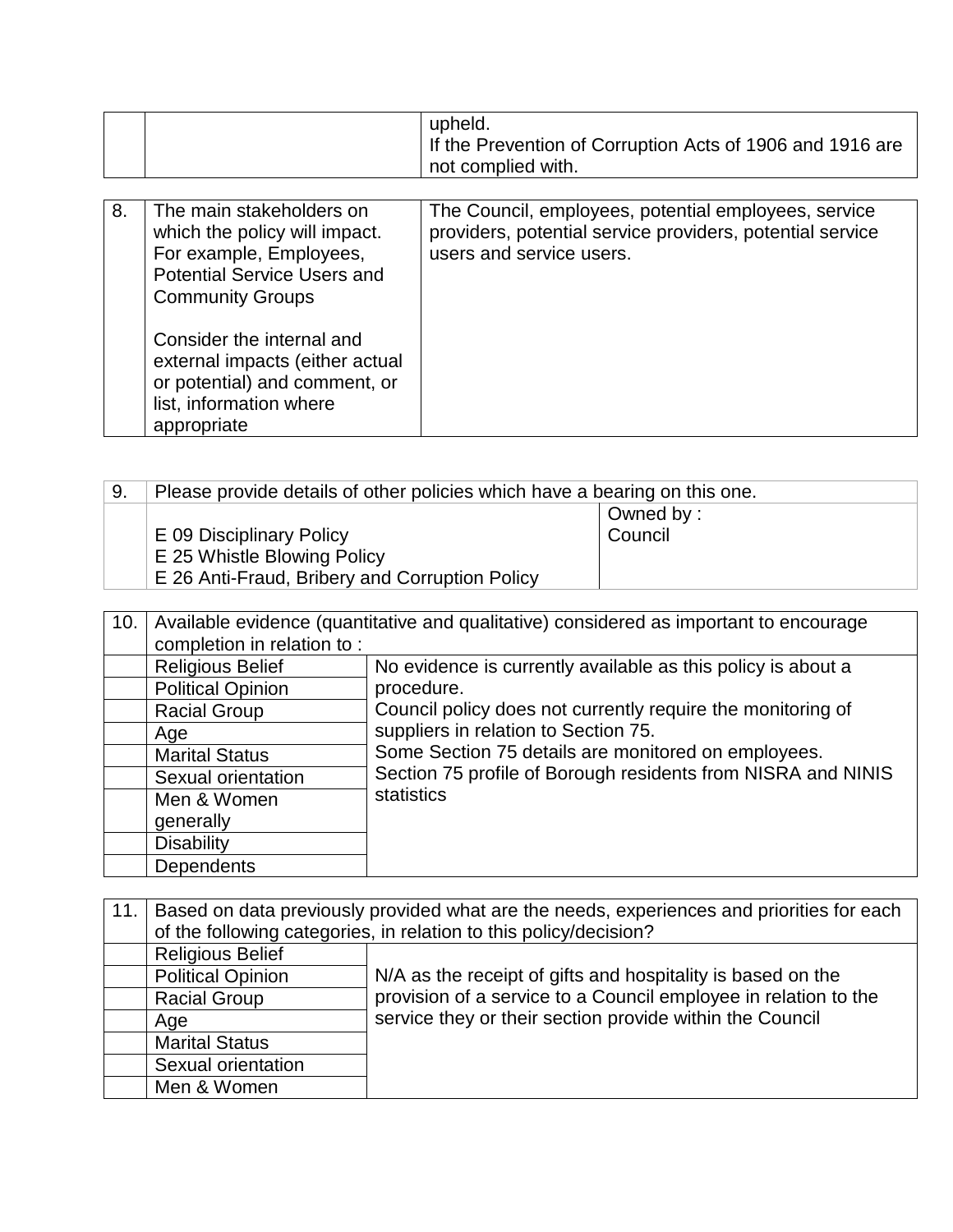| generally  |
|------------|
| Disability |
| Dependents |

## **Does this Policy require an Equality Impact Assessment?**

| 1 <sub>1</sub> | What is the likely impact on equality of opportunity for each of the Section 75 categories? |                  |                  |
|----------------|---------------------------------------------------------------------------------------------|------------------|------------------|
|                |                                                                                             | Detail of Impact | Level of Impact  |
|                |                                                                                             |                  | Minor/Major/None |
|                | <b>Religious Belief</b>                                                                     |                  |                  |
|                | <b>Political Opinion</b>                                                                    |                  | None             |
|                | <b>Racial Group</b>                                                                         |                  |                  |
|                | Age                                                                                         |                  |                  |
|                | <b>Marital Status</b>                                                                       |                  |                  |
|                | Sexual orientation                                                                          |                  |                  |
|                | Men & Women                                                                                 |                  |                  |
|                | generally                                                                                   |                  |                  |
|                | <b>Disability</b>                                                                           |                  |                  |
|                | <b>Dependents</b>                                                                           |                  |                  |

| 2. | Are there opportunities to better promote equality of opportunity for people within the<br>Section 75 equality categories? |                                                      |                          |
|----|----------------------------------------------------------------------------------------------------------------------------|------------------------------------------------------|--------------------------|
|    |                                                                                                                            | If "Yes", provide details                            | If "No", provide details |
|    | <b>Religious Belief</b>                                                                                                    |                                                      |                          |
|    | <b>Political Opinion</b>                                                                                                   | No, as the policy is applied consistently across the |                          |
|    | <b>Racial Group</b>                                                                                                        | Council                                              |                          |
|    | Age                                                                                                                        |                                                      |                          |
|    | <b>Marital Status</b>                                                                                                      |                                                      |                          |
|    | Sexual orientation                                                                                                         |                                                      |                          |
|    | Men & Women generally                                                                                                      |                                                      |                          |
|    | <b>Disability</b>                                                                                                          |                                                      |                          |
|    | <b>Dependents</b>                                                                                                          |                                                      |                          |

| 3. | To what extent is the Policy likely to impact on Good Relations between people of different<br>religious belief, political opinion or racial group? |                   |                                                       |
|----|-----------------------------------------------------------------------------------------------------------------------------------------------------|-------------------|-------------------------------------------------------|
|    |                                                                                                                                                     | Details of Impact | Level of Impact                                       |
|    |                                                                                                                                                     |                   | Minor/Major/None                                      |
|    | <b>Religious Belief</b>                                                                                                                             |                   | This policy is not intended to promote Good Relations |
|    | <b>Political Opinion</b>                                                                                                                            |                   |                                                       |
|    | <b>Racial Group</b>                                                                                                                                 |                   |                                                       |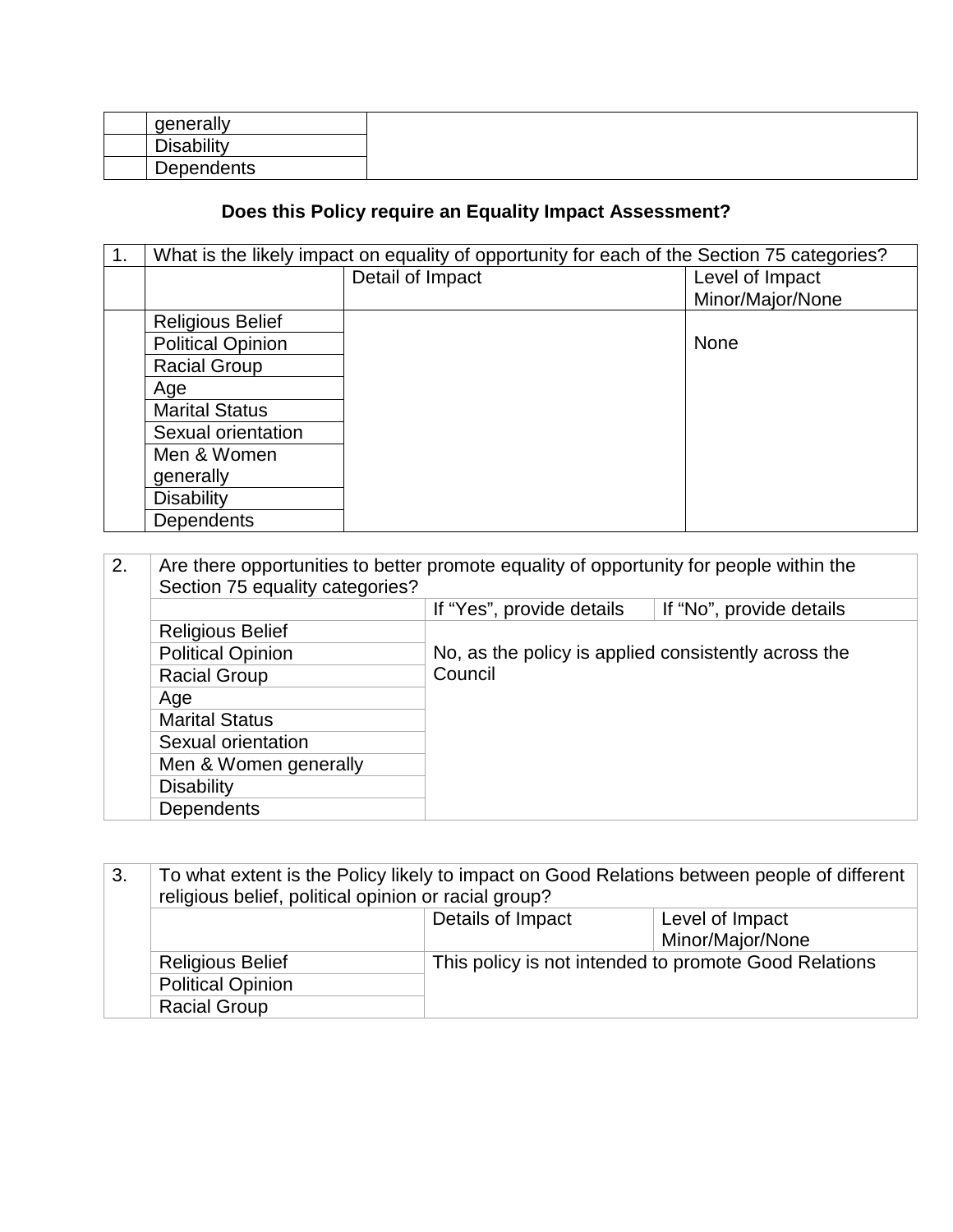4. Are there opportunities to better promote Good Relations between people of different religious belief, political opinion or racial group? If "Yes" provide details | If "No" provide details Religious Belief Political Opinion No Racial Group

### Additional Considerations

| Multiple Identity<br>Considerations                                                                                                                                        | Details of Impact or potential impact (Positive/Negative)                                                                                                      |
|----------------------------------------------------------------------------------------------------------------------------------------------------------------------------|----------------------------------------------------------------------------------------------------------------------------------------------------------------|
| Are there any potential impacts<br>of the policy decision on<br>people with multiple identities?<br>(e.g. disabled minority ethnic<br>persons)                             | No, as all gifts and hospitality will be treated equitably<br>within the policy guidelines irrespective of the multiple<br>dimensions of each Council employee |
| Where appropriate provide<br>details of data on the impact of<br>the policy on people with<br>multiple identities.<br>Specify relevant Section 75<br>categories concerned. |                                                                                                                                                                |

| Does this proposed policy<br>provide an opportunity to:                                                                           | Yes / No | Explain your reasoning:                                                                                                                                                                                                                                                                        |
|-----------------------------------------------------------------------------------------------------------------------------------|----------|------------------------------------------------------------------------------------------------------------------------------------------------------------------------------------------------------------------------------------------------------------------------------------------------|
| better promote positive<br>attitudes towards disabled<br>people<br>increase participation by<br>disabled people in public<br>life | Yes      | This policy will ensure that all Council gifts<br>and hospitality are acknowledged in the<br>same manner, irrespective of the reason<br>or individual in receipt of them.<br>Where a need is identified the policy will<br>be provided or explained in a manner to<br>meet the identified need |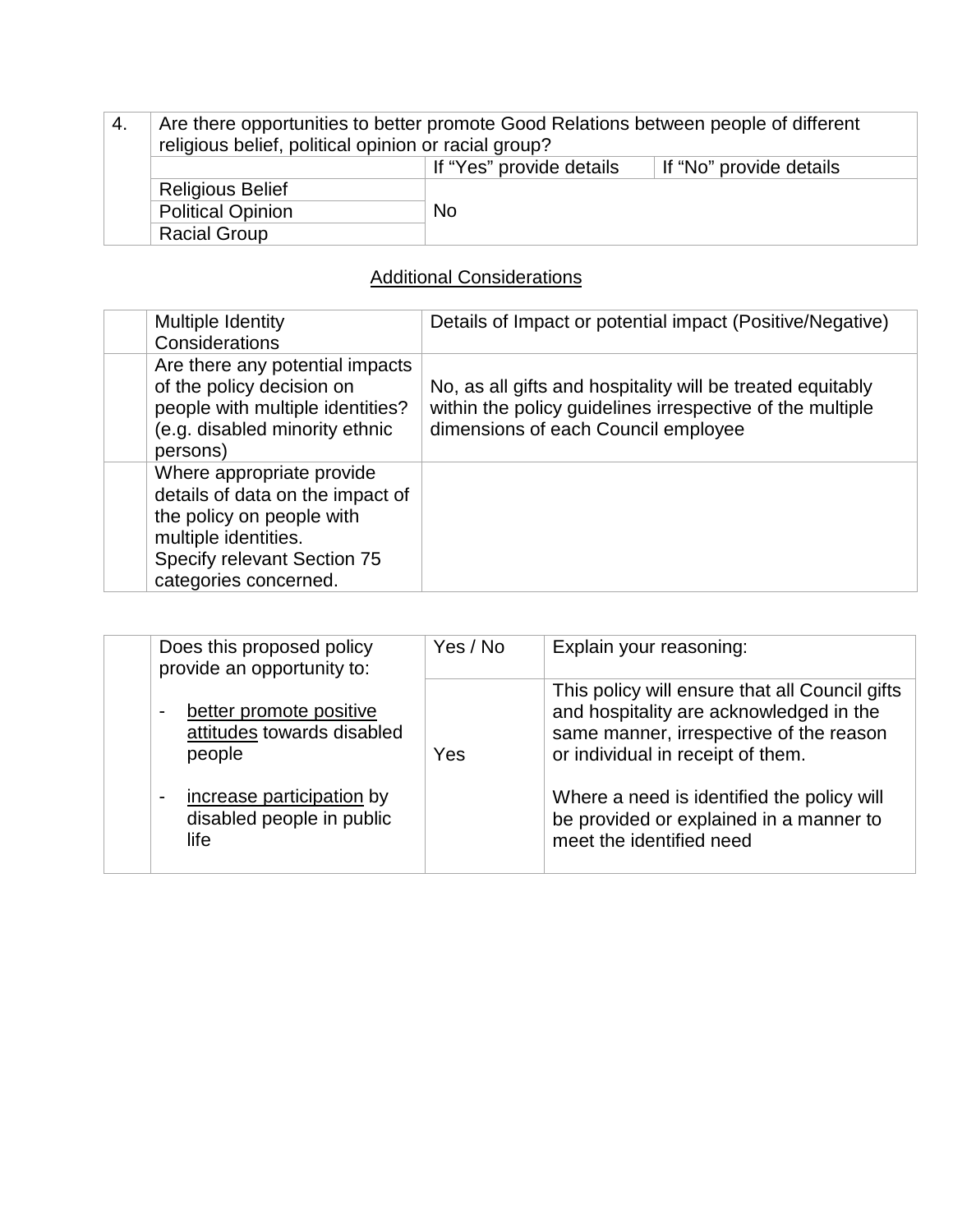#### Monitoring Arrangements

Section 75 places a requirement on the Council to have equality monitoring arrangements in place in order to assess the impact of policies and services, help identify barriers to fair participation and to better promote equality of opportunity.

| Outline what data you could<br>collect in the future in order to<br>monitor the impact of this<br>policy / decision on equality,<br>good relations and disability<br>duties | Section 75 monitoring data that the Council retains on<br>those employees receiving gifts and hospitality within this<br>policy may be relevant |
|-----------------------------------------------------------------------------------------------------------------------------------------------------------------------------|-------------------------------------------------------------------------------------------------------------------------------------------------|
|-----------------------------------------------------------------------------------------------------------------------------------------------------------------------------|-------------------------------------------------------------------------------------------------------------------------------------------------|

#### Consideration of Human Rights

The Human Rights Action 1998 brings the European Convention on Human Rights (ECHR) into UK and, therefore, Northern Ireland. Indicate below any potential *adverse impacts* that the policy / decision may have in relation to human rights issues

| <b>Right to Life</b>                                                     | Article 2               |  |
|--------------------------------------------------------------------------|-------------------------|--|
| Prohibition to torture, inhuman or degrading<br>treatment                | Article 3               |  |
| Prohibition of slavery and forced labour                                 | Article 4               |  |
| <b>Right to Liberty and Security</b>                                     | Article 5               |  |
| Right to a Fair and Public Trial                                         | Article 6               |  |
| Right to no punishment without due legal<br>process                      | Article 7               |  |
| Right to respect for private and family<br>life, home and correspondence | Article 8               |  |
| Right to freedom of thought, conscience and<br>religion                  | Article 9               |  |
| Right to freedom of Expression                                           | Article 10              |  |
| Right to freedom of peaceful assembly and<br>association                 | Article 11              |  |
| Right to marry and found a family                                        | Article 12              |  |
| The prohibition on discrimination                                        | Article 14              |  |
| Protection of property and enjoyment of<br>possessions                   | Protocol 1<br>Article 1 |  |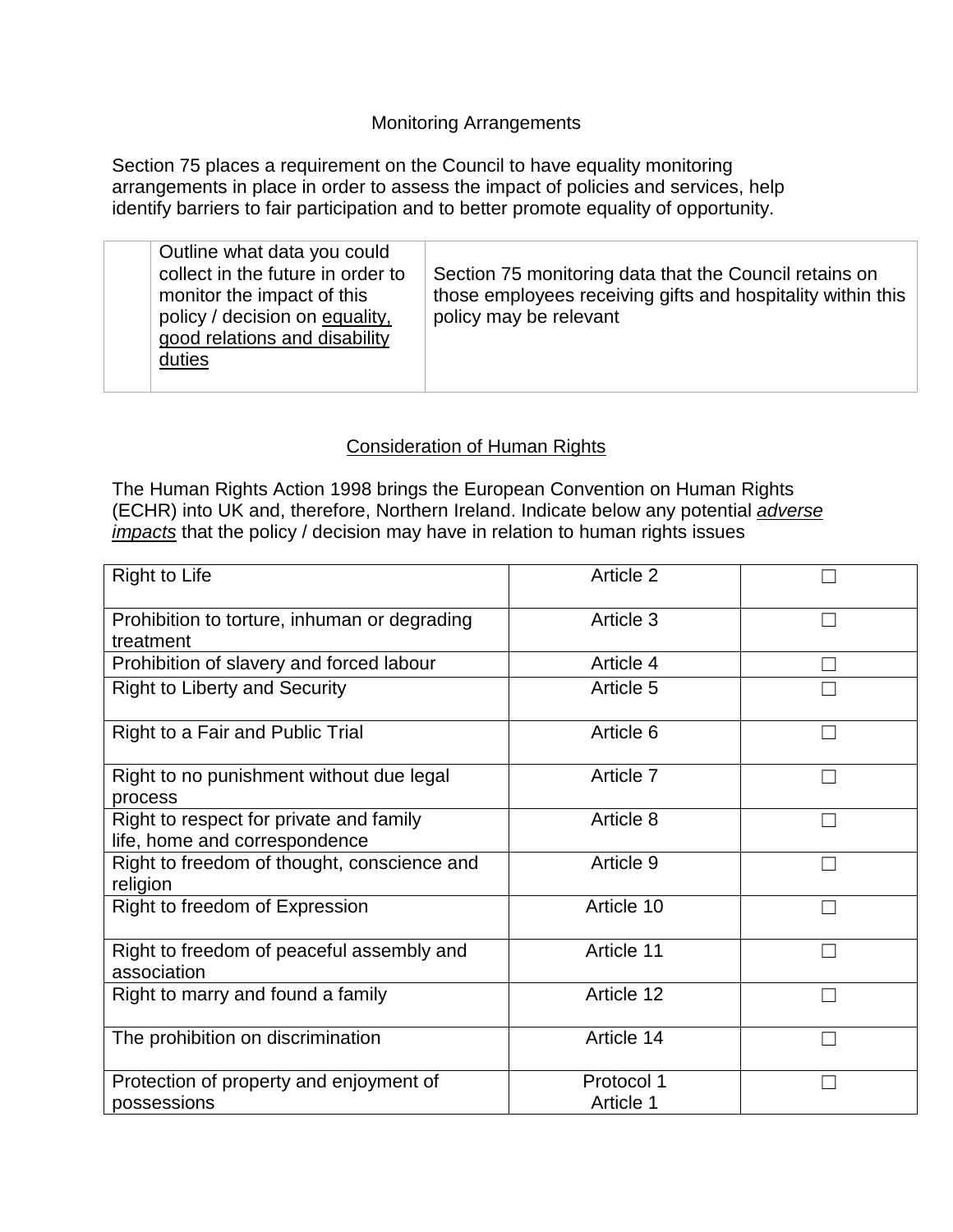| Right to education                | Protocol 1 |  |
|-----------------------------------|------------|--|
|                                   | Article 2  |  |
| Right to free and secret election | Protocol 1 |  |
|                                   | Article 3  |  |

| Please explain any adverse<br>impacts on human rights that<br>you have identified?                         |  |
|------------------------------------------------------------------------------------------------------------|--|
| Please indicate any ways in<br>which you consider the policy<br>positively promotes Human<br><b>Rights</b> |  |

I can confirm that the proposed policy / decision have been screened for:-

| Equality of opportunity and good relations |
|--------------------------------------------|
| Disabilities duties; and                   |
| Human rights issues                        |

On the basis of the answers to the screening questions, I recommend that this policy / decision is:-

| X. | Screened Out - No EQIA necessary (no impacts)     |
|----|---------------------------------------------------|
|    | Screened Out - Mitigating Actions (minor impacts) |
|    | Screened In – Necessary to conduct a full EQIA    |
|    | Please detail actions to be taken:                |

Screening assessment completed by:-

Name: Amanda Martin Title: Head of Administration Date: 9 October 2015 Signature:

Director/Head of Service decision approved by:

Name: Wendy Monson Title: Director of Organisational Development and Administration Date: 9 October 2015 Signature: